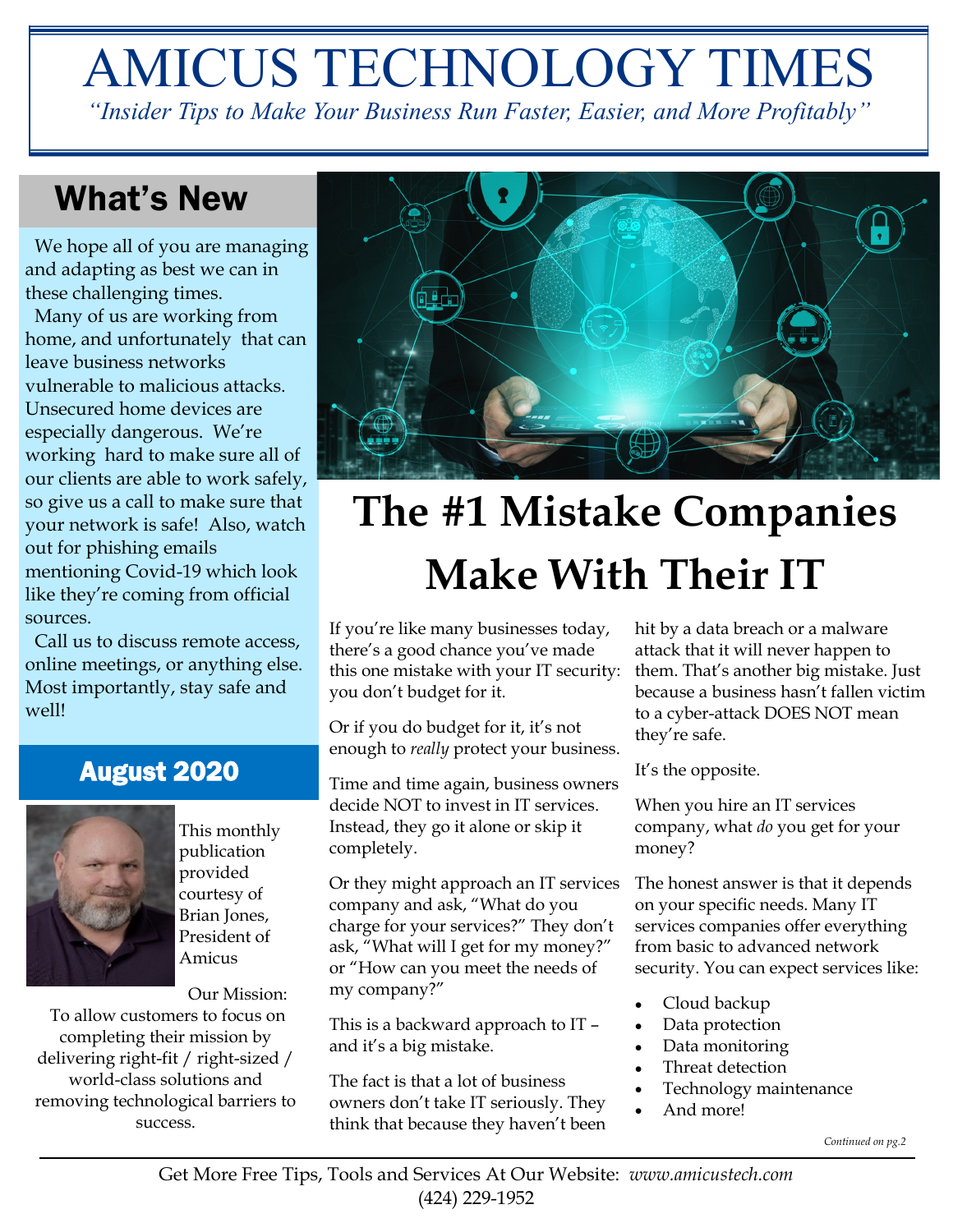#### Amicus Technology Times August 2020

#### *Continued from pg.1*

Everything is designed to protect you, your network, your technology, your employees and your business as a whole. It's all about giving you the information and resources you need so you can worry less about outside threats and focus on your customers and the success of your business.

When you're invested in good IT security, you shouldn't even know it's there. It runs in the background like a quiet but powerful electric motor. It's there when you need it, and it's there when you're not even thinking about it.

For some business owners, this is a tough pill to swallow. They don't have something tangible in front of them that they can see 24/7. A lot of business owners like to be more hands-on. They like to see what their money is buying.

The great thing is that a good IT services company will provide you with something tangible. If you want to see what is going on behind the scenes of your IT security, they will give you a complete report. Every day (or week or month), you can have an e-mail delivered to your inbox that breaks down exactly what your IT services firm

## **"We can't wait to react until something happens. Because when something does happen, it's often too late."**

is doing for you.

You can see things like the threats they blocked from getting through. You can see when they performed system maintenance or when your data was backed up. You can customize these reports to your needs. Basically, you can see what you're paying for and how it's working. This is the very definition of "peace of mind."

Today, none of us can afford to skip out on good IT security. We can't wait to react until something happens. Because when something does happen, it's often too late. The cybercriminals have done their damage and moved on. Meanwhile, your business comes to a screeching halt, and you have to pay the big bucks to get everything back on track – if you *can* get back on track.

Some businesses don't get back on track. They are forced to close after a cyber-attack because they don't have the money or resources to recover. The damage is simply too much and the cost too high. If they had invested in IT security upfront, it might be a different story.

Don't get caught off guard by a data breach, malware infection, hacker attack or data loss due to technology failure or natural causes like flood or fire. It's time to take your IT to the next level. Protect your business the right way and avoid the mistake so many others make when they avoid the investment in good IT.

Work with an IT services firm that takes your business as seriously as you do.

**Free Report: What Every Small-Business Owner Must Know About Protecting And Preserving Their Company's Critical Data And Computer Systems**



"What Every Business Owner Must Know About Protecting and **Preserving Their** Network'

**Don't Trust Your Company Critical Data And Operations To Just Anyone!** 

This report will outline in plain, nontechnical English the common mistakes that many small-business owners make with their computer networks that cost them thousands in lost sales, productivity and computer repair bills, and will provide an easy, proven way to reduce or completely eliminate the financial expense and frustration caused by these oversights.

**Get your FREE copy today!**

**Call our office at (310) 670-4962**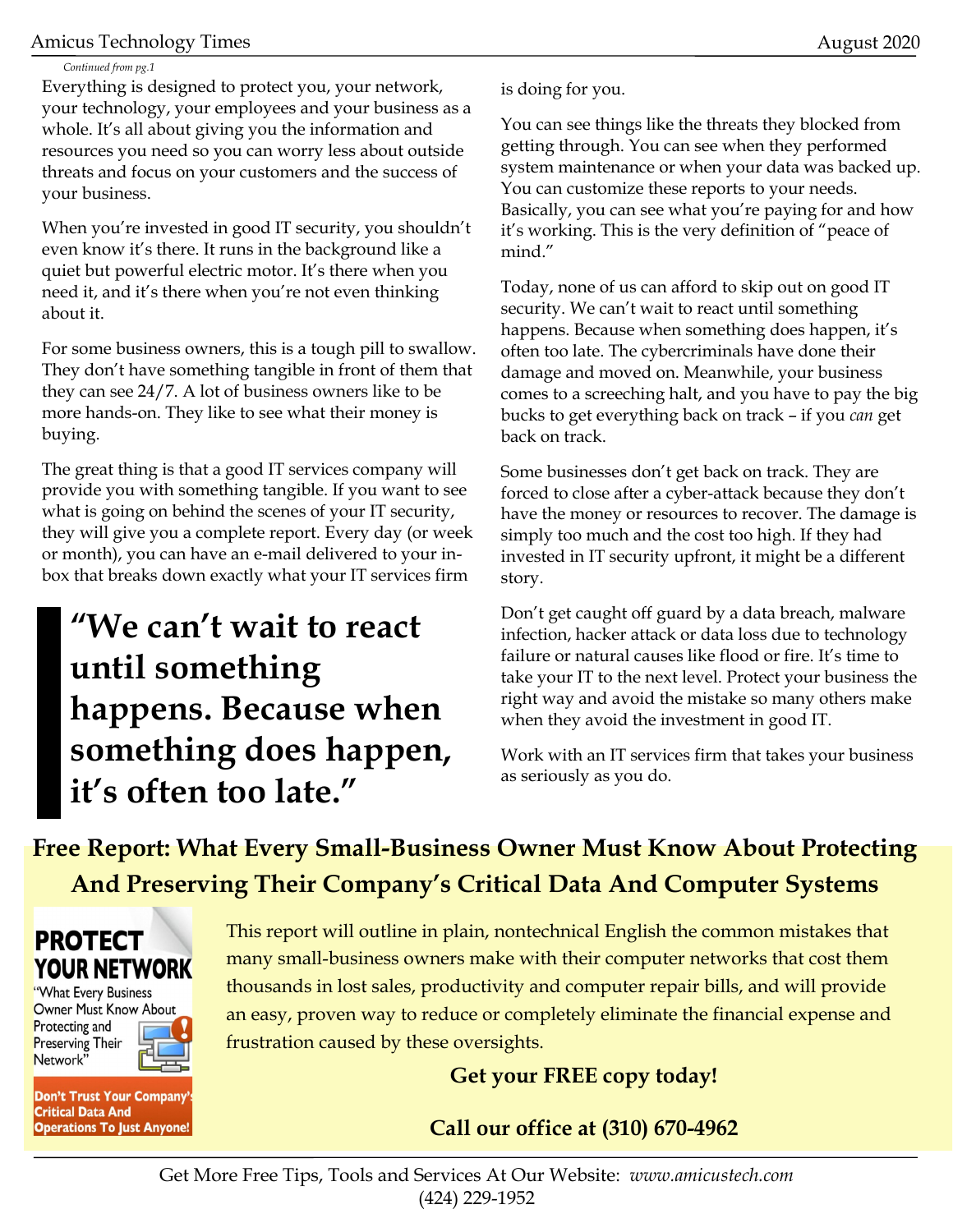## **Shiny New Gadget Of The Month:**



#### **The Manta5 Hydrofoiler XE-1**

If you could ride your bike on the water, would you? Thanks to the Manta5 Hydrofoiler XE-1, *you can*. The Manta5 Hydrofoiler XE-1 is a highperformance watercraft for people of all ages. The minds behind Manta5 wanted to bring cycling to the water – and they succeeded.

The hydrofoil design helps keep you balanced while you pedal across the water, similar to how you pedal on a bike. You can use it on the ocean, in rivers and in lakes. Learning to ride takes practice, but once you get the hang of it, it's a breeze! It won't be long until you're jetting across the water – on your own power! There's even a small electric motor that brings you up to speed if you need it. Take your summer to the next level and learn more at Manta5.com.

## **The Rest Is My Job**

How would you like to be in the position to create the largest army that the world has ever seen *(over 13 million soldiers)* and do it mainly with people who have NEVER commanded troops in their life?

That was exactly the position General George C. Marshall found himself in during World War II. Not only did he have to assemble this incredible army, but he also had to do it in the shortest amount of time possible. He appointed over 600 people to positions of general officer or division commander, with few "slackers."

So, what was his secret to being so successful in putting the right people in the right positions? Smart leaders hire people based on their strengths – what the person *can* do, not what they *can't* do.

For example, General Marshall's aides were worried about him putting a certain colonel, who was known for **not** getting along with his superiors and being terribly rude, in charge of training. They told Marshall, "If things go wrong and he has to testify in front of Congress, he will be a disaster for you and your reputation."

General Marshall asked his aides, "What is his assignment … what do we need him for?"

They responded, "To train troops – an entire division."

Marshall then asked, "Is he a first-rate trainer?"

His aides responded, "Yes sir, General. He is the best we have."

He said, "Well, give him the assignment. The rest is my job."

THE REST IS MY JOB. What a great statement. Sometimes a good leader will have to protect,



and even defend, some of their subordinates who may have some rough edges when it comes to diplomatically communicating with other bosses or departments. These leaders know they have a high achiever, a real winner, when it comes to getting the job done, and they will do everything they can to protect their asset.

Who would you rather have in a position: **1)** the most polite communicator who ruffles no feathers; challenges no person, policy or procedure and has an average performance rating, or **2)** a highly focused, determined, loyal, "tells it like it is – good or bad" leader who occasionally upsets those who hindered their progress and is known for always getting the job done? Give me #2 any day – the **rest is my job to keep the peace.**

Leadership is not about authority. If you are taking the position because it gives you power, supremacy or authority over people, please do not apply. It is a servant position. You are there to help others succeed. **It isn't about you; it's about them**. Hire others for their strengths and let them at it. Learn about the man who created the largest army in the history of the world and who understood we are graded on results … The rest was his job.



*Robert Stevenson is one of the most widely recognized professional speakers in the world. Author of the books* How To Soar Like An Eagle In A World Full Of Turkeys *and* 52 Essential Habits For Success, *he's shared the podium with esteemed figures from across the country, including former President George H.W. Bush, former Secretary of State Colin Powell, Tony Robbins, Tom Peters and Stephen Covey. Today, he travels the world, sharing powerful ideas for achieving excellence, both personally and professionally.*

### Referral Campaign — Don't Miss Out!

. Between now and August 31, 2020 we're offering a \$1,000 referral bonus to you or your favorite charity when someone you refer to us signs a minimum 12-month managed service contract! Know anyone who might benefit from our unique combination of managed services and personal IT support? If so, send us their contact information—and copy us on a simple email introduction. That's all it takes! (*[bajones@amicustech.com](mailto:bajones@amicustech.com?subject=I%20hav%20a%20referral%20for%20you!)*) 310-670-4962